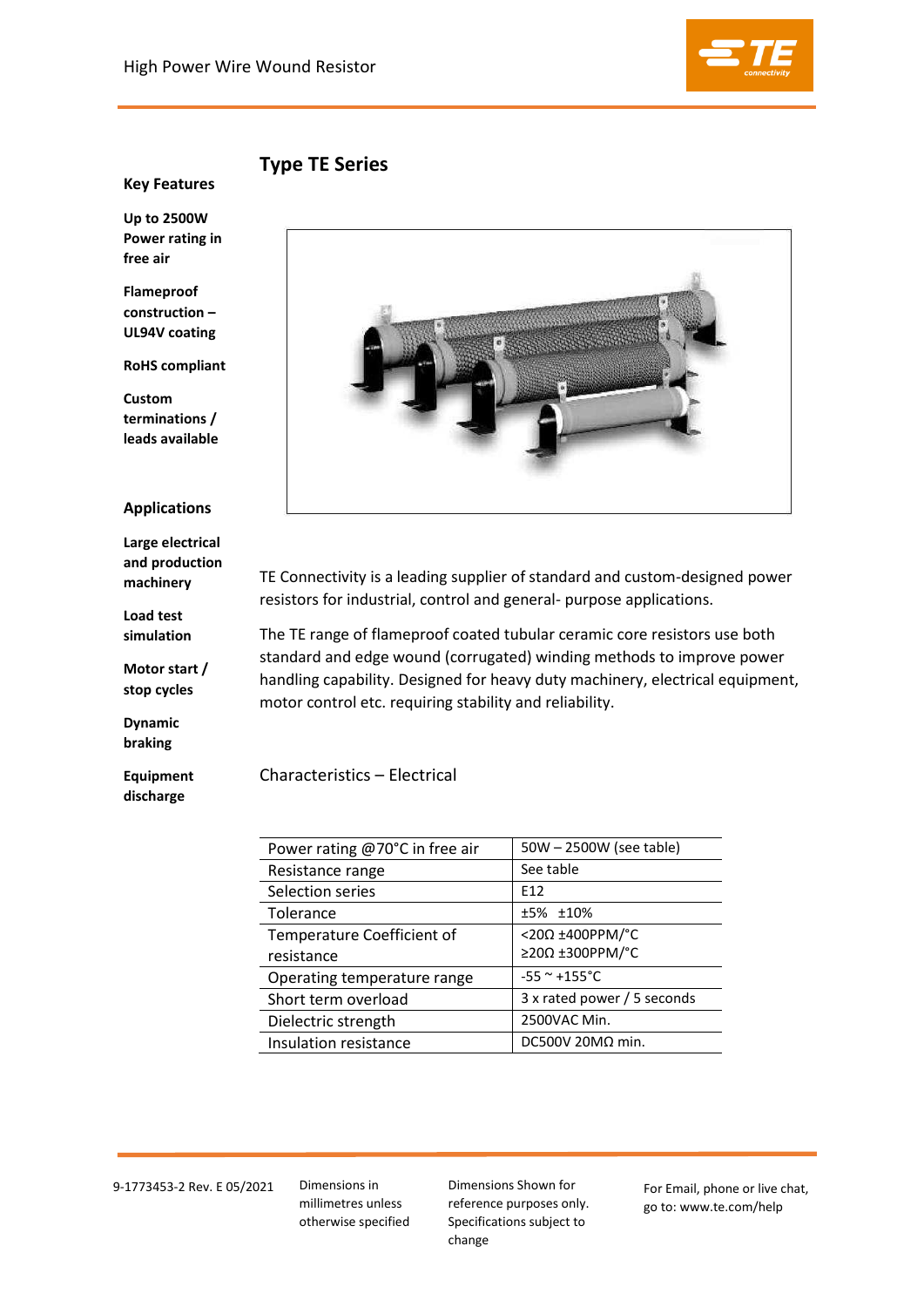

| Power  | Resistance Value   | Tolerance | Appearance |  |  |
|--------|--------------------|-----------|------------|--|--|
| Rating |                    |           |            |  |  |
| 50W    | $R10 \approx 2K7$  | ±5% ±10%  | Smooth     |  |  |
| 60W    | $R10 \approx 2K7$  | ±5% ±10%  | Smooth     |  |  |
| 80W    | $R10 \approx 2K7$  | ±5% ±10%  | Smooth     |  |  |
| 100W   | $1R0 \approx 2K7$  | ±5% ±10%  | Smooth     |  |  |
| 120W   | $1R0 \approx 2K7$  | ±5% ±10%  | Smooth     |  |  |
| 150W   | $1R0 \approx 2K7$  | ±5% ±10%  | Smooth     |  |  |
| 200W   | $1R0 \approx 9R1$  | ±5% ±10%  | Ribbed     |  |  |
|        | $10R \approx 2K7$  | ±5% ±10%  | Smooth     |  |  |
|        | $1R0 \approx 9R1$  | ±5% ±10%  | Ribbed     |  |  |
| 300W   | $10R \approx 2K7$  | ±5% ±10%  | Smooth     |  |  |
| 400W   | $1R0 \approx 15R$  | ±5% ±10%  | Ribbed     |  |  |
|        | $16R \approx 2K7$  | ±5% ±10%  | Smooth     |  |  |
|        | $1R0 \approx 20R$  | ±5% ±10%  | Ribbed     |  |  |
| 500W   | $21R \approx 2K7$  | ±5% ±10%  | Smooth     |  |  |
| 600W   | $1R0 \approx 20R$  | ±5% ±10%  | Ribbed     |  |  |
|        | $21R \approx 2K7$  | ±5% ±10%  | Smooth     |  |  |
| 750W   | $1R0 \approx 75R$  | ±5% ±10%  | Ribbed     |  |  |
|        | 76R ~ 2K7          | ±5% ±10%  | Smooth     |  |  |
| 1000W  | $1R0 \approx 100R$ | ±5% ±10%  | Ribbed     |  |  |
|        | $101R \approx 2K7$ | ±5% ±10%  | Smooth     |  |  |
| 1200W  | $1R0 \approx 100R$ | ±5% ±10%  | Ribbed     |  |  |
|        | $101R \approx 2K7$ | ±5% ±10%  | Smooth     |  |  |
|        | $1R0 \approx 120R$ | ±5% ±10%  | Ribbed     |  |  |
| 1500W  | $121R \approx 2K7$ | ±5% ±10%  | Smooth     |  |  |
| 2000W  | $1R0 \approx 120R$ | ±5% ±10%  | Ribbed     |  |  |
|        | $121R \approx 2K7$ | ±5% ±10%  | Smooth     |  |  |
| 2500W  | 1R0 ~ 120R         | ±5% ±10%  | Ribbed     |  |  |
|        | 121R ~ 2K7         | ±5% ±10%  | Smooth     |  |  |

## Voltage rating:

Resistors shall have a rated direct-current (DC) continuous working voltage or an approximate sine-wave root-mean-square (RMS) alternating-current (AC) continuous working voltage at commercial line frequency and waveform corresponding to the power rating, as determined from the following formula:

 $RCWV = VP \times R$ 

Where : RCWV = Rated DC or RMS AC continuous working voltage at commercial-line frequency and waveform (volt)

- P = Power Rating (watt)
- R = Nominal Resistance (ohm)

## 9-1773453-2 Rev. E 05/2021 Dimensions in

millimetres unless otherwise specified Dimensions Shown for reference purposes only. Specifications subject to change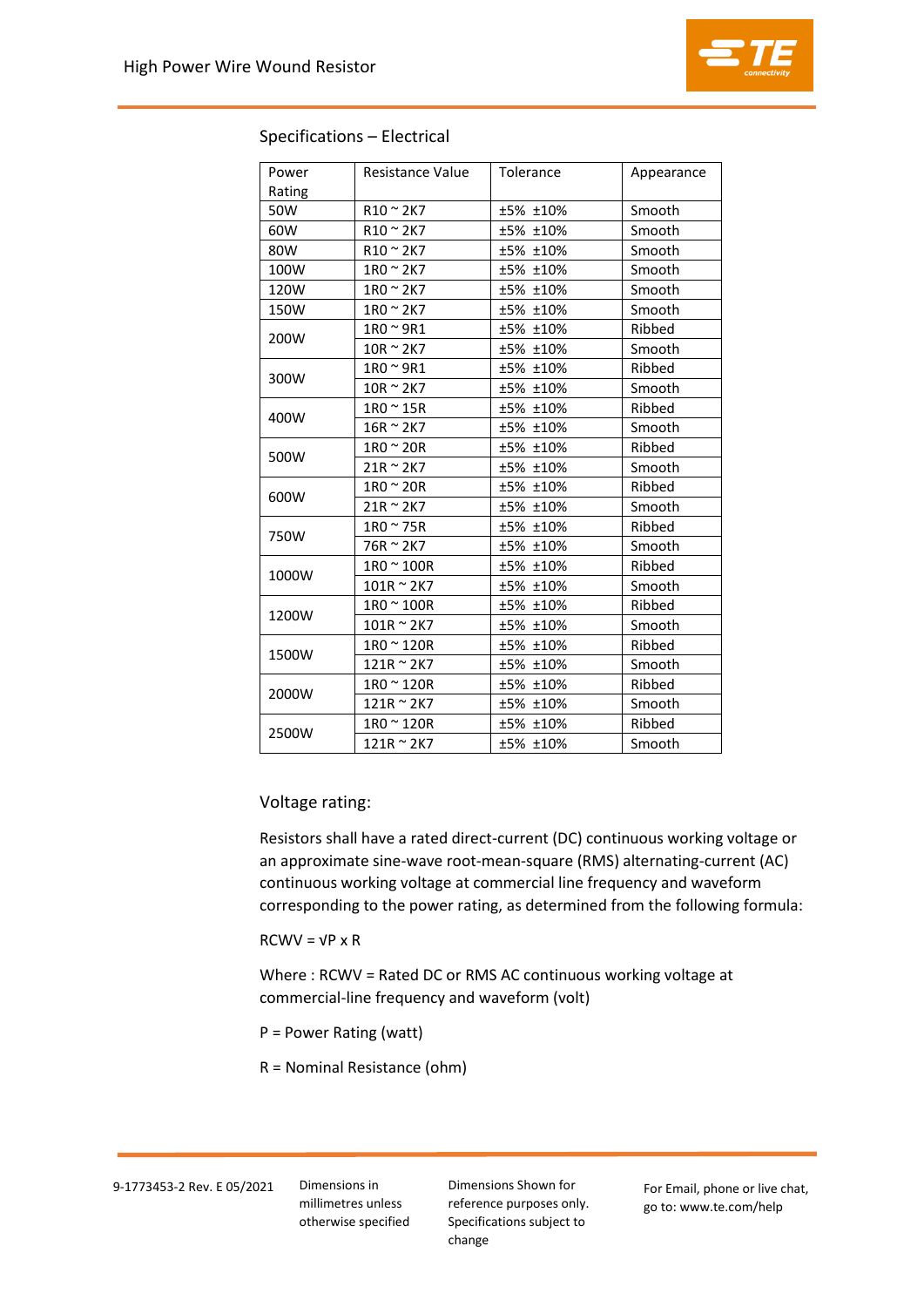

Derating Curve Temperature Rise Chart



Construction:

Smooth:



Ribbed:



| No. | Name                   | Material                                        | <b>Material Generic Name</b> |
|-----|------------------------|-------------------------------------------------|------------------------------|
|     | <b>Basic Body</b>      | Rod Type Ceramics                               | $Al2O3$ , SiO <sub>2</sub>   |
|     | Terminal               | Tin plated terminal cap                         | Fe: 73%, Mn: 21%, C: 5%      |
|     | <b>Resistance Wire</b> | Ni-Cr or Cu-Ni Alloy                            | Ni-Cr or Cu-Ni Alloy         |
| 4   | Coating                | Insulated and non-flame paint<br>(Color: Green) | Non-Flame paint UL94V        |
|     | <b>Marking</b>         | Marking Ink                                     |                              |

# Marking



9-1773453-2 Rev. E 05/2021 Dimensions in

millimetres unless otherwise specified

Dimensions Shown for reference purposes only. Specifications subject to change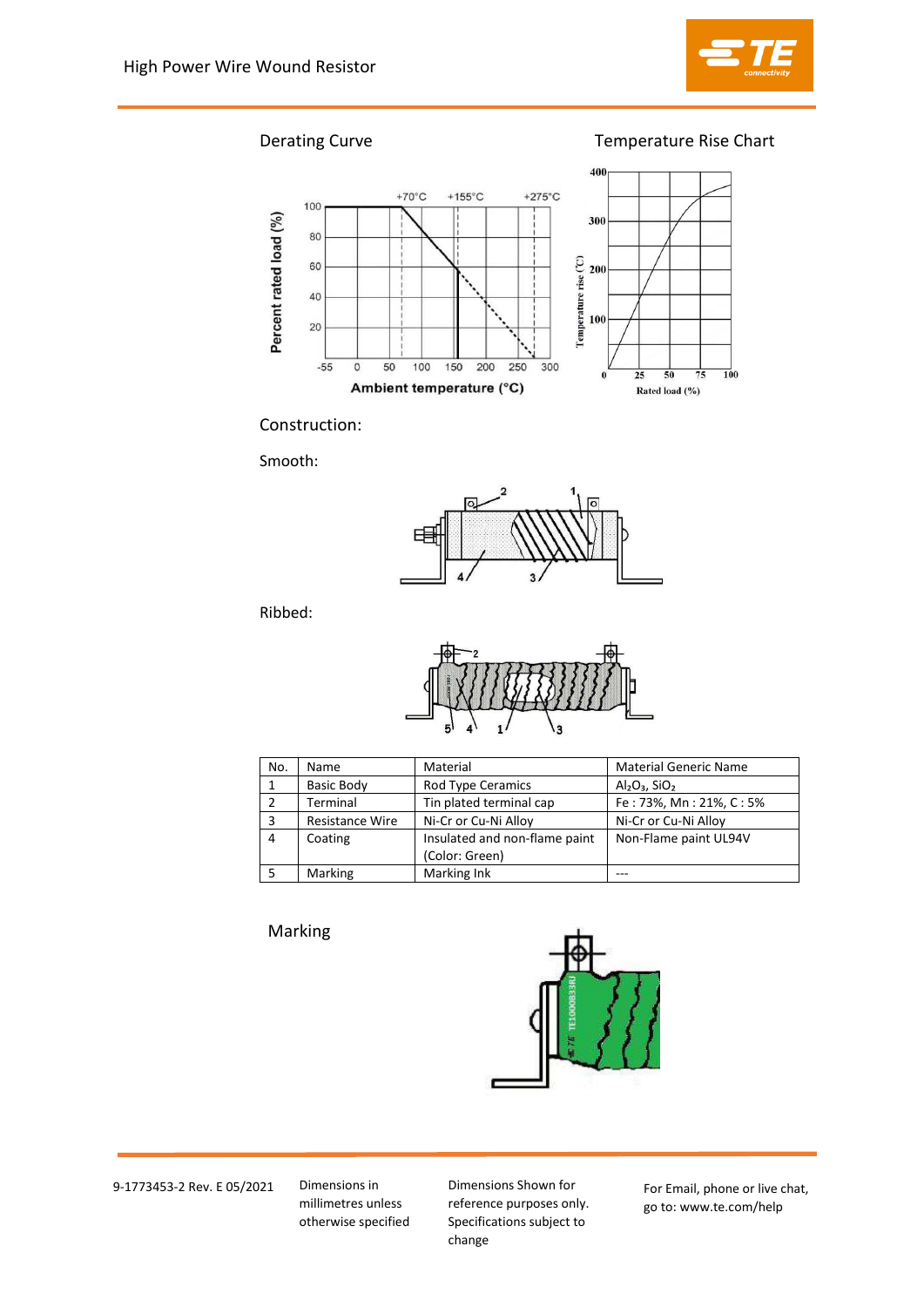

## Environmental Characteristics:

| Characteristics | Limits                                             | <b>Test Methods</b><br>(JIS C 5201-1)                                                                      |
|-----------------|----------------------------------------------------|------------------------------------------------------------------------------------------------------------|
| Temperature     | <20 $\Omega$ : ± 400 PPM/°C Max.                   | Natural Resistance change per temperature degree                                                           |
| Coefficient     | $\geq$ 20Ω : ± 300 PPM/°C Max.                     | centigrade.                                                                                                |
|                 |                                                    | $R_2 - R_1$                                                                                                |
|                 |                                                    | ------- x10 <sup>6</sup> (PPM/°C)                                                                          |
|                 |                                                    | $R_1(t_2-t_1)$                                                                                             |
|                 |                                                    | $R_1$ : Resistance value at room temperature (t <sub>1</sub> )                                             |
|                 |                                                    | $R_2$ : Resistance value at room temperature +100°C (t <sub>2</sub> )                                      |
|                 |                                                    | (Sub-clause 4.8)                                                                                           |
| Short term      | $\pm(2\% + 0.05\Omega)$ Max. with no               | Permanent resistance change after the application of a                                                     |
| overload        | evidence of mechanical                             | potential of 3 x RCWV for 5 seconds                                                                        |
|                 | damage                                             | (Sub-clause 4.13                                                                                           |
| Terminal        | No evidence of mechanical                          | Direct load:                                                                                               |
| Strength        | damage                                             | Resistance to a 2.5 kgs direct load for 10 secs. in the                                                    |
|                 |                                                    | direction of the longitudinal axis of the terminal leads                                                   |
|                 |                                                    | <b>Twist Test:</b>                                                                                         |
|                 |                                                    | Terminal leads shall be bent through 90° at a point of                                                     |
|                 |                                                    | about 6mm from the body of the resistor and shall be                                                       |
|                 |                                                    | rotated through 360° about the original axis of the bent                                                   |
|                 |                                                    | terminal in alternating direction for a total of 3 rotations                                               |
|                 |                                                    | (Sub-clause 4.16)                                                                                          |
| Solderability   | 95 % coverage Min.                                 | The area covered with a new smooth, clean, shiny and                                                       |
|                 |                                                    | continuous surface free from concentrated pinholes.<br>Test temp. of solder: $245^{\circ}C \pm 3^{\circ}C$ |
|                 |                                                    | Dwell time in solder : $2 \approx 3$ seconds                                                               |
|                 |                                                    | (Sub-clause 4.17)                                                                                          |
| Soldering Temp. | <b>Electrical Characteristics shall</b>            | Terminals immersed into solder bath to 3.2 $\sim$ 4.8mm                                                    |
| Reference       | be satisfied without distinct                      | from the body. Permanent resistance change shall be                                                        |
|                 | deformation in appearance.                         | checked.                                                                                                   |
|                 | (95% coverage Min.)                                |                                                                                                            |
|                 |                                                    | Wave soldering condition (2 cycles max.)<br>Pre-heat: 100 ~ 120 °C, 30 ± 5sec.                             |
|                 |                                                    | Suggested solder temp.: $235 \approx 255 \degree C$ , 10 sec. (max.)                                       |
|                 |                                                    | Peak temp.: 260 °C                                                                                         |
|                 |                                                    |                                                                                                            |
|                 |                                                    | Hand soldering condition:                                                                                  |
|                 |                                                    | Hand Soldering bit temp.: 380 ± 10 °C                                                                      |
|                 |                                                    | Dwell time in solder : 3 +1/-0 sec.                                                                        |
| Resistance to   | Resistance change rate                             | Permanent resistance change when terminals immersed                                                        |
| soldering heat  | $\pm$ (1%+0.05Ω) with no<br>evidence of mechanical | to 3.2 ~ 4.8mm from body in 350°C ±10°C solder for<br>$3\pm0.5$ seconds                                    |
|                 | damage                                             | Sub-clause 4.18                                                                                            |
| Load life in    | Resistance change rate                             | Resistance change after 1,000 hours (1.5 hours "on", 0.5                                                   |
| humidity        | $\pm$ (5%+ 0.05 $\Omega$ ) Max. with no            | hour "off") at RCWV in a humidity test chamber                                                             |
|                 | evidence of mechanical                             | controlled at 40 °C± 2 °C and 90 to 95 % relative                                                          |
|                 | damage                                             | humidity                                                                                                   |
|                 |                                                    | (Sub-clause 4.24.2.1)                                                                                      |
| Load Life       | Resistance change rate                             | Permanent resistance change after 1,000 hours                                                              |
|                 | $\pm$ (5%+ 0.05 $\Omega$ ) Max. with no            | operating at RCWV with duty cycle of (1.5 hours "on",                                                      |
|                 | evidence of mechanical                             | 0.5 hour "off") at 70 $\degree$ C ± 2 $\degree$ C ambient                                                  |
|                 | damage                                             | (Sub-clause 4.25.1)                                                                                        |

9-1773453-2 Rev. E 05/2021 Dimensions in

millimetres unless otherwise specified Dimensions Shown for reference purposes only. Specifications subject to change